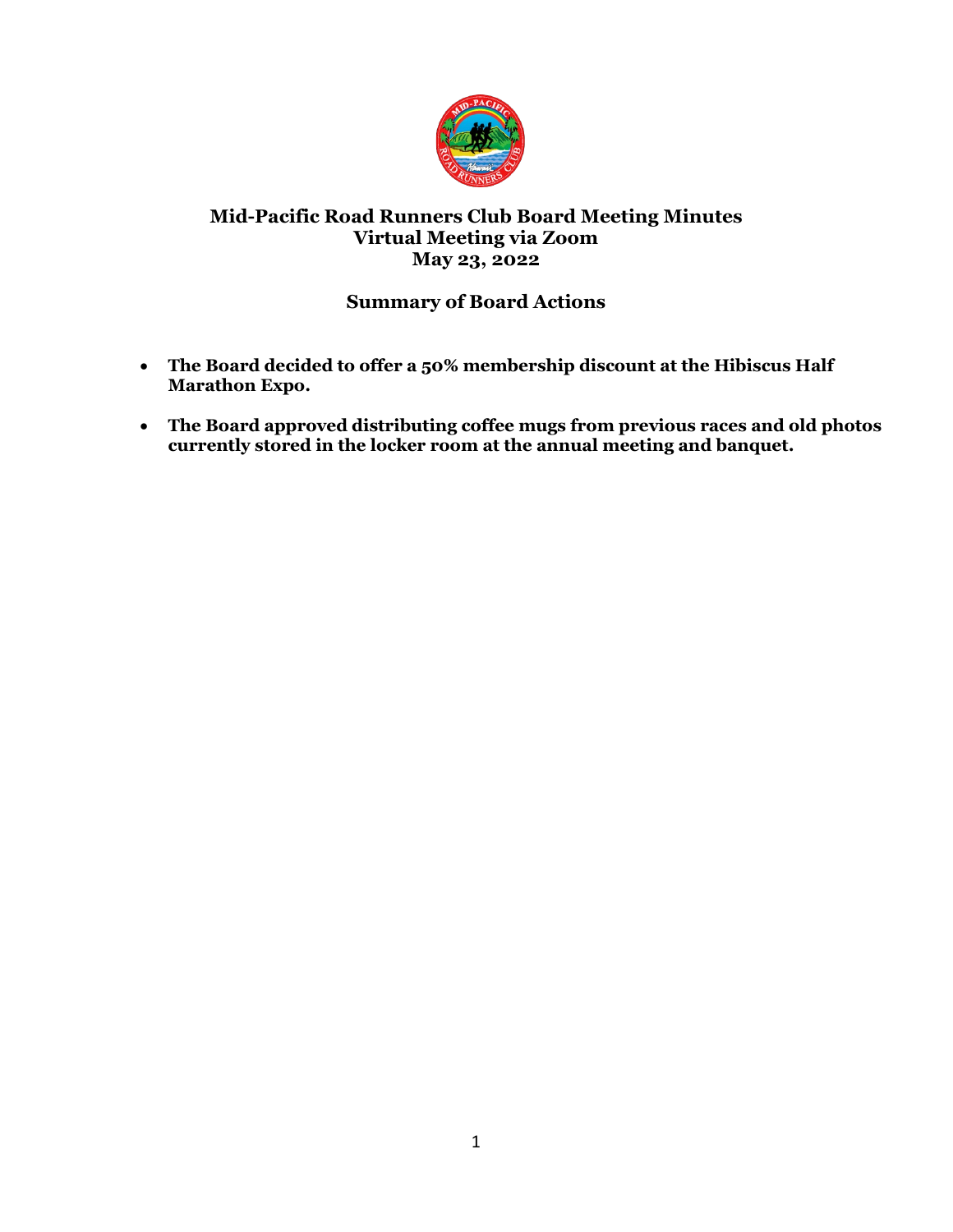## **Mid-Pacific Road Runners Board Meeting Minutes Virtual Meeting via Zoom May 23, 2022**

Call to Order by President Ron Alford at 6:34 p.m.

Board members present: Connie Comiso, Judith Inazu, Ron Alford, Sam Aucoin, Kanealii Ng-Osorio, Joy Schoenecker Board members absent: Nicholas Pugliese, Pete Boksanski, Christopher Salas Guests present: Chris Mewhort, Paula Carroll, Joan Davis

- I. Approval of Minutes of April 18, 2022 Board Meeting (Virtual via Zoom)
	- The minutes were approved.
- II. Financial Report Chris Mewhort
	- The Club is not having a good year; finances will be worse when the annual meeting expenses are taken into account.
- III. Membership Report Paula Carroll
	- Paula reported that "it's a whopper this month": memberships increased by 153, from 472 to 625. The increase is primarily due to the 50% membership discount offered at the Hapalua expo.

## IV. Races and Events

- A. Race Operations
	- Hibiscus Half Marathon Expo
		- o **The Board decided to offer a 50% membership discount at the expo.** This applies only to individual and family memberships for one year, not to lifetime memberships.
		- $\circ$  We are not being charged a fee to have a table at the expo. Ron asked for volunteers to staff the table.
	- Debrief: Mother's Day 10K, May 8 (Frank Floyd, race director)
		- o An earlier start (6:00 or 6:30) was suggested due to the heat.
		- o The aid station at the turnaround point ran out of water.
		- o The start on the bridge was congested.
	- World Airline Road Race (WARR), October 16, 2022
		- o Still taking place; no update.

## V. Old Business

- A. MPRRC Annual Meeting and Banquet (May 27, 3660 On the Rise)
	- Ron will develop an agenda for the meeting. 150 are anticipated.
	- Connie reported that Jaco Van Delden of JACO Rehab will be our guest speaker. He will have some giveaways and talk about preventing injuries and the importance of balance.
	- **The Board approved distributing coffee mugs from previous races and old photos currently stored in the locker room.**
- B. Hall of Fame Banquet (Sam Aucoin)
	- The inaugural event went well and was well-received.
- VI. New Business
	- A. RRCA National Meeting Report (Joy and Connie)
		- Connie and Joy attended the national Road Runners Club of America annual convention in Orlando, Florida, and provided a report on their experiences and "takeaways" to improve our